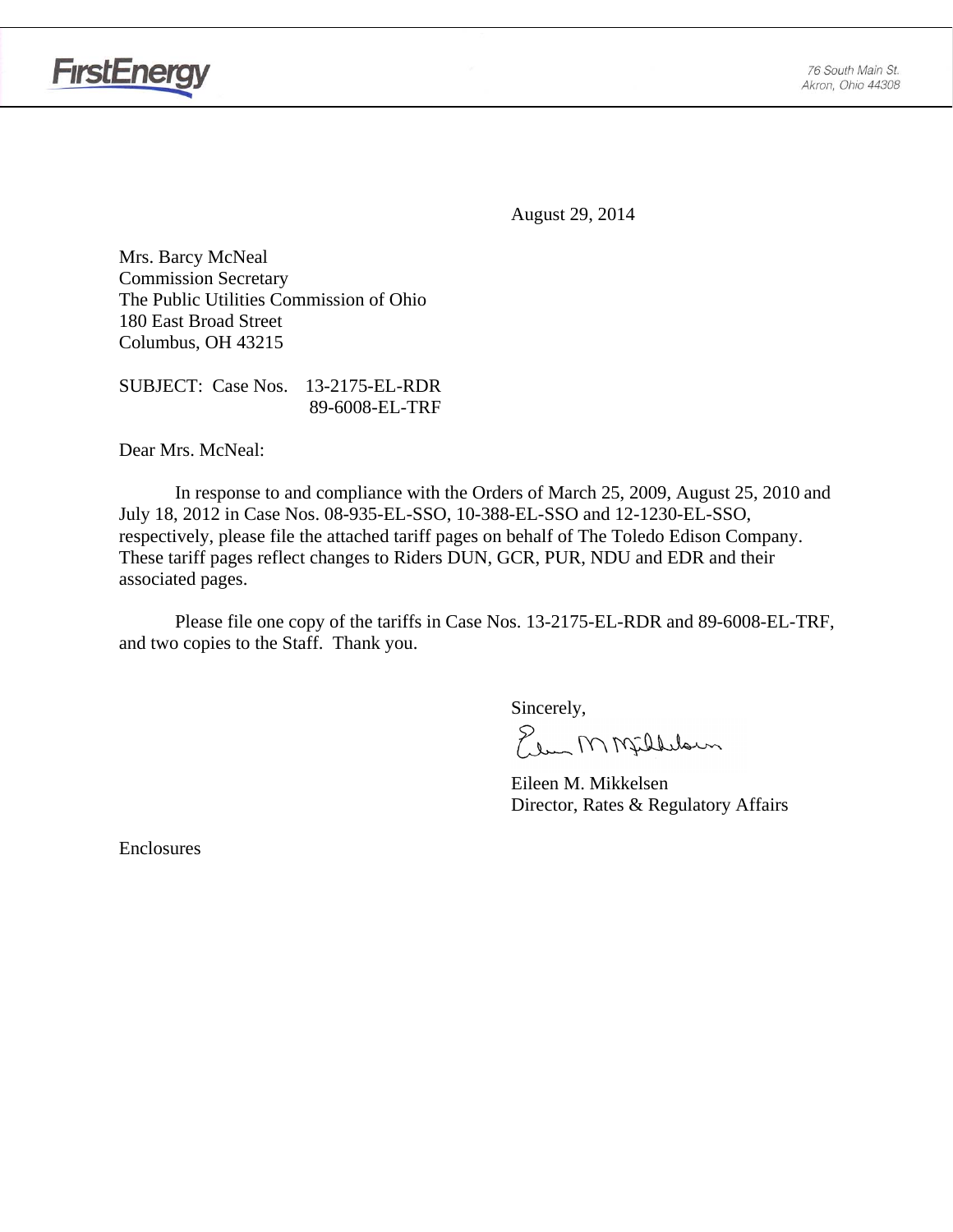### **TABLE OF CONTENTS**

The following rates, rules and regulations for electric service are applicable throughout the Company's service territory except as noted.

|                                                      | <b>Sheet</b>   | <b>Effective</b><br><b>Date</b> |
|------------------------------------------------------|----------------|---------------------------------|
| <b>TABLE OF CONTENTS</b>                             | 1              | $10-01-14$                      |
| <b>DEFINITION OF TERRITORY</b>                       | 3              | $01 - 23 - 09$                  |
| <b>ELECTRIC SERVICE REGULATIONS</b>                  | $\overline{4}$ | 12-04-09                        |
| <b>ELECTRIC SERVICE SCHEDULES</b>                    |                |                                 |
| Residential Service (Rate "RS")                      | 10             | $01 - 23 - 09$                  |
| General Service - Secondary (Rate "GS")              | 20             | 01-23-09                        |
| General Service - Primary (Rate "GP")                | 21             | 01-23-09                        |
| General Service - Subtransmission (Rate "GSU")       | 22             | 01-23-09                        |
| General Service - Transmission (Rate "GT")           | 23             | 01-23-09                        |
| <b>Street Lighting Provisions</b>                    | 30             | 01-23-09                        |
| Street Lighting (Rate "STL")                         | 31             | 06-01-09                        |
| Traffic Lighting (Rate "TRF")                        | 32             | 01-23-09                        |
| Private Outdoor Lighting (Rate "POL")                | 33             | 06-01-09                        |
| <b>MISCELLANEOUS CHARGES</b>                         | 75             | 07-05-12                        |
| <b>OTHER SERVICE</b>                                 |                |                                 |
| <b>Partial Service</b>                               | 52             | $01 - 01 - 06$                  |
| Residential Renewable Energy Credit Purchase Program | 60             | 10-01-09                        |
| <b>Cogeneration and Small Power Producer</b>         | 70             | $01 - 01 - 03$                  |
| <b>Interconnection Tariff</b>                        | 76             | $01 - 01 - 09$                  |
| <b>PIPP Customer Discount</b>                        | 80             | 06-01-14                        |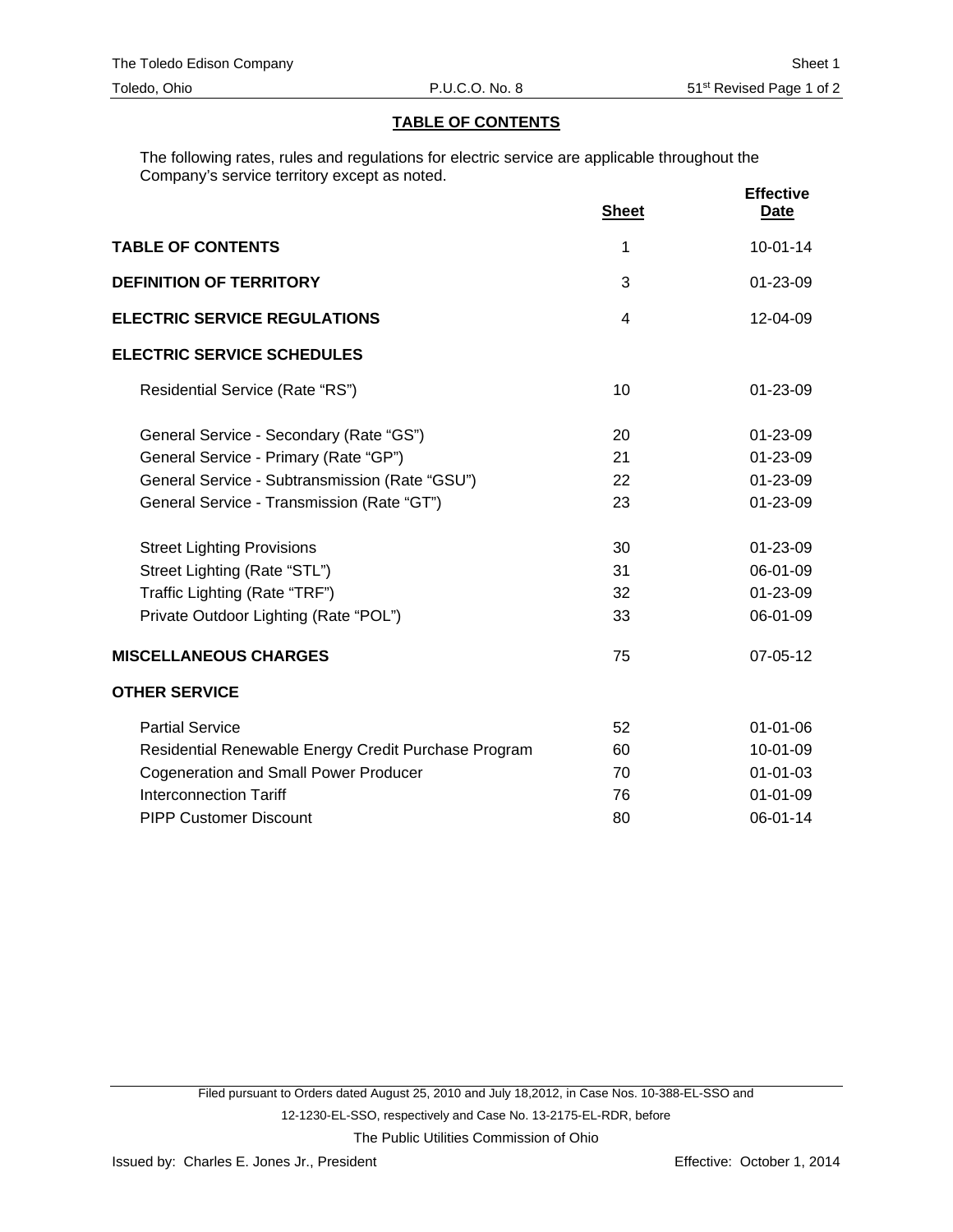## **TABLE OF CONTENTS**

| <b>RIDERS</b>                                          | <b>Sheet</b> | <b>Effective</b><br>Date |
|--------------------------------------------------------|--------------|--------------------------|
| Summary                                                | 80           | 06-01-14                 |
| <b>Residential Distribution Credit</b>                 | 81           | $05 - 21 - 10$           |
| <b>Transmission and Ancillary Services</b>             | 83           | 09-10-10                 |
| <b>Alternative Energy Resource</b>                     | 84           | 07-01-14                 |
| <b>School Distribution Credit</b>                      | 85           | 06-01-09                 |
| <b>Business Distribution Credit</b>                    | 86           | 01-23-09                 |
| <b>Hospital Net Energy Metering</b>                    | 87           | 10-27-09                 |
| Economic Development (4a)                              | 88           | 01-23-09                 |
| <b>Universal Service</b>                               | 90           | 12-19-13                 |
| State kWh Tax                                          | 92           | 01-23-09                 |
| Net Energy Metering                                    | 93           | 10-27-09                 |
| Delta Revenue Recovery                                 | 96           | 07-01-14                 |
| Demand Side Management                                 | 97           | 07-01-14                 |
| Reasonable Arrangement                                 | 98           | 06-01-09                 |
| <b>Distribution Uncollectible</b>                      | 99           | $10 - 01 - 14$           |
| Economic Load Response Program                         | 101          | 06-01-14                 |
| Optional Load Response Program                         | 102          | 06-01-14                 |
| <b>Generation Cost Reconciliation</b>                  | 103          | $10 - 01 - 14$           |
| Fuel                                                   | 105          | 12-14-09                 |
| Advanced Metering Infrastructure / Modern Grid         | 106          | 07-01-14                 |
| Line Extension Cost Recovery                           | 107          | 07-01-14                 |
| <b>Delivery Service Improvement</b>                    | 108          | $01 - 01 - 12$           |
| <b>PIPP Uncollectible</b>                              | 109          | $10 - 01 - 14$           |
| Non-Distribution Uncollectible                         | 110          | $10 - 01 - 14$           |
| <b>Experimental Real Time Pricing</b>                  | 111          | 06-01-14                 |
| <b>Experimental Critical Peak Pricing</b>              | 113          | 06-01-14                 |
| <b>Generation Service</b>                              | 114          | 06-01-14                 |
| Demand Side Management and Energy Efficiency           | 115          | 07-01-14                 |
| <b>Economic Development</b>                            | 116          | $10 - 01 - 14$           |
| <b>Deferred Generation Cost Recovery</b>               | 117          | 06-01-09                 |
| Deferred Fuel Cost Recovery                            | 118          | 06-21-13                 |
| Non-Market-Based Services                              | 119          | 07-01-14                 |
| <b>Residential Deferred Distribution Cost Recovery</b> | 120          | $01 - 01 - 12$           |
| Non-Residential Deferred Distribution Cost Recovery    | 121          | $01 - 01 - 12$           |
| <b>Residential Electric Heating Recovery</b>           | 122          | 07-01-14                 |
| <b>Residential Generation Credit</b>                   | 123          | $10-31-13$               |
| Delivery Capital Recovery                              | 124          | 06-01-14                 |
| Phase-In Recovery                                      | 125          | 07-01-14                 |

Filed pursuant to Orders dated August 25, 2010 and July 18,2012, in Case Nos. 10-388-EL-SSO and 12-1230-EL-SSO, respectively and Case No. 13-2175-EL-RDR, before The Public Utilities Commission of Ohio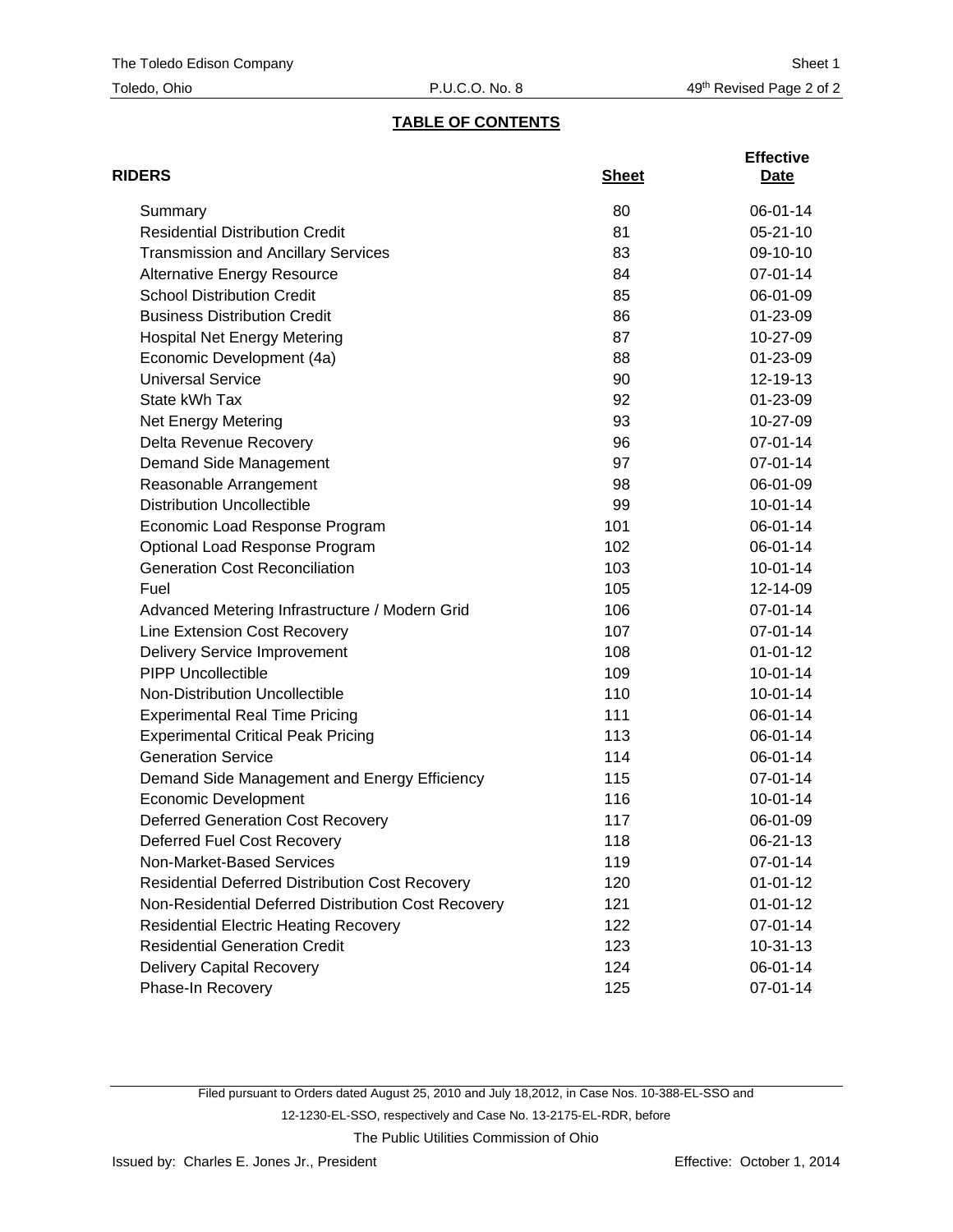#### **RIDER DUN Distribution Uncollectible Rider**

#### **APPLICABILITY:**

Applicable to any customer who receives electric service under the Company's rate schedules. The Distribution Uncollectible Rider (DUN) charge will apply, for all rate schedules, effective for service rendered beginning October 1, 2014, for all kWhs per kWh. This Rider is not avoidable for customers during the period the customer takes electric generation service from a certified supplier.

#### **RATE:**

DUN charge 0.0012¢

#### **RIDER UPDATES:**

The charges contained in this Rider shall be updated and reconciled on a quarterly basis. No later than December 1st, March 1st, June 1st and September 1st of each year, the Company shall file with the PUCO a request for approval of the rider charges which, unless otherwise ordered by the PUCO, shall become effective on a service rendered basis on January 1st, April 1st, July 1st and October 1st of each year.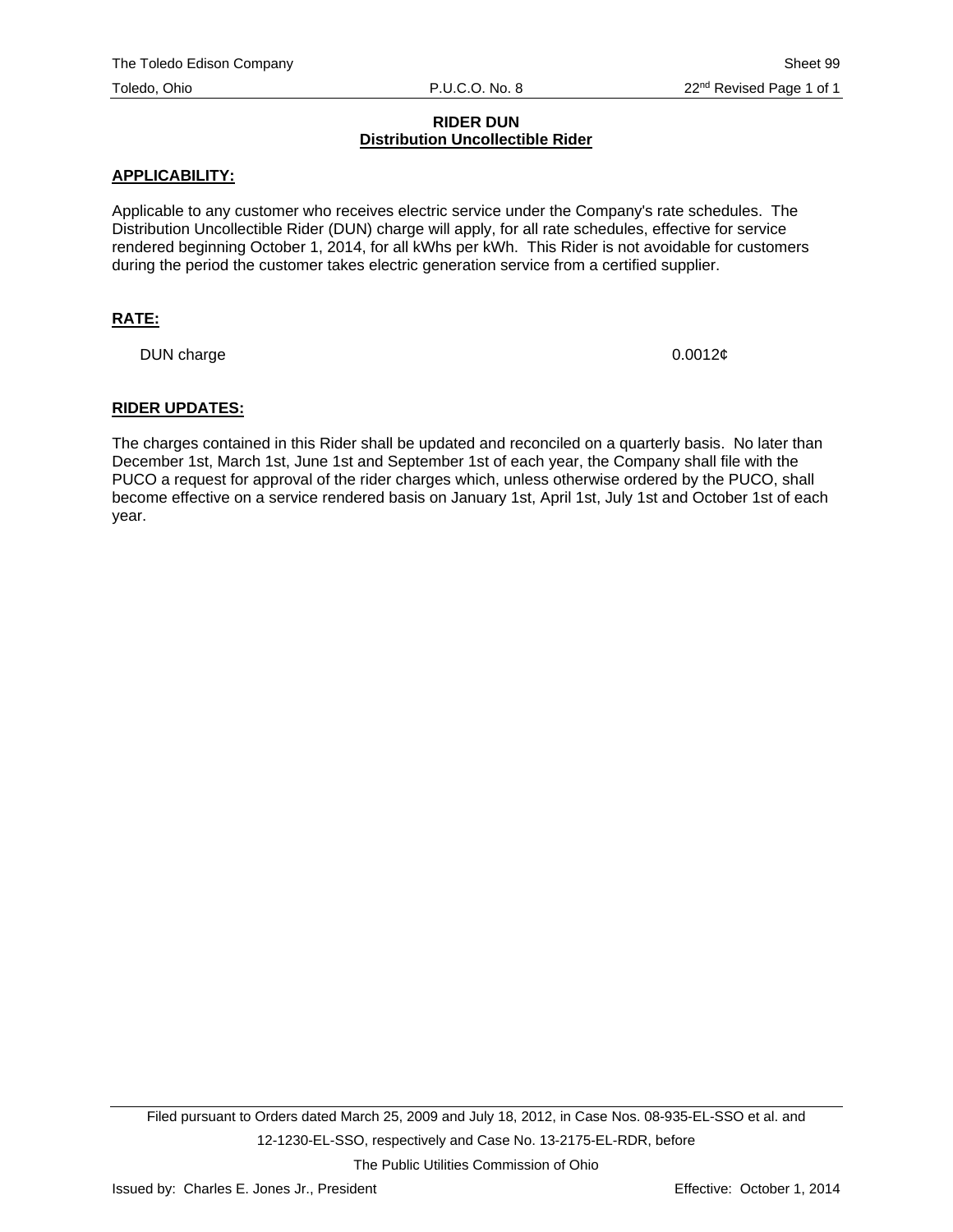### **RIDER GCR Generation Cost Reconciliation Rider**

## **APPLICABILITY:**

Applicable to any customer who receives electric service under the Company's rate schedules. The Generation Cost Reconciliation Rider (GCR) charge will apply, by rate schedule, effective for service rendered beginning October 1, 2014, for all kWhs per kWh.

| RATE:      | GCR1       | GCR <sub>2</sub>    |
|------------|------------|---------------------|
| <b>RS</b>  | $0.3720$ ¢ | $0.0000\mathcal{C}$ |
| GS         | 0.3720¢    | $0.0000$ ¢          |
| GP         | 0.3591c    | $0.0000$ ¢          |
| GSU        | 0.3490c    | $0.0000$ ¢          |
| GT         | 0.3486c    | $0.0000$ ¢          |
| <b>STL</b> | $0.3720$ ¢ | $0.0000$ ¢          |
| <b>TRF</b> | 0.3720c    | $0.0000$ ¢          |
| <b>POL</b> | 0.3720¢    | $0.0000$ ¢          |
|            |            |                     |

The GCR charge shall be calculated as follows:

## GCR = {[GCR Deferral Balance] / S} x 1/(1 - CAT) x {(1 - LOSS<sub>AVG</sub>) / (1 - LOSS)}

Where:

- i. The calculation period is the three-month period ended two months prior to the effective dates of the updated rider (i.e. three months ended October 31, January 31, April 30, and July 31).
- ii. Each component of the formula includes the aggregated data for The Cleveland Electric Illuminating Company, Ohio Edison Company, and The Toledo Edison Company.
- iii. For any given billing period, only the non-zero GCR charge will be applied.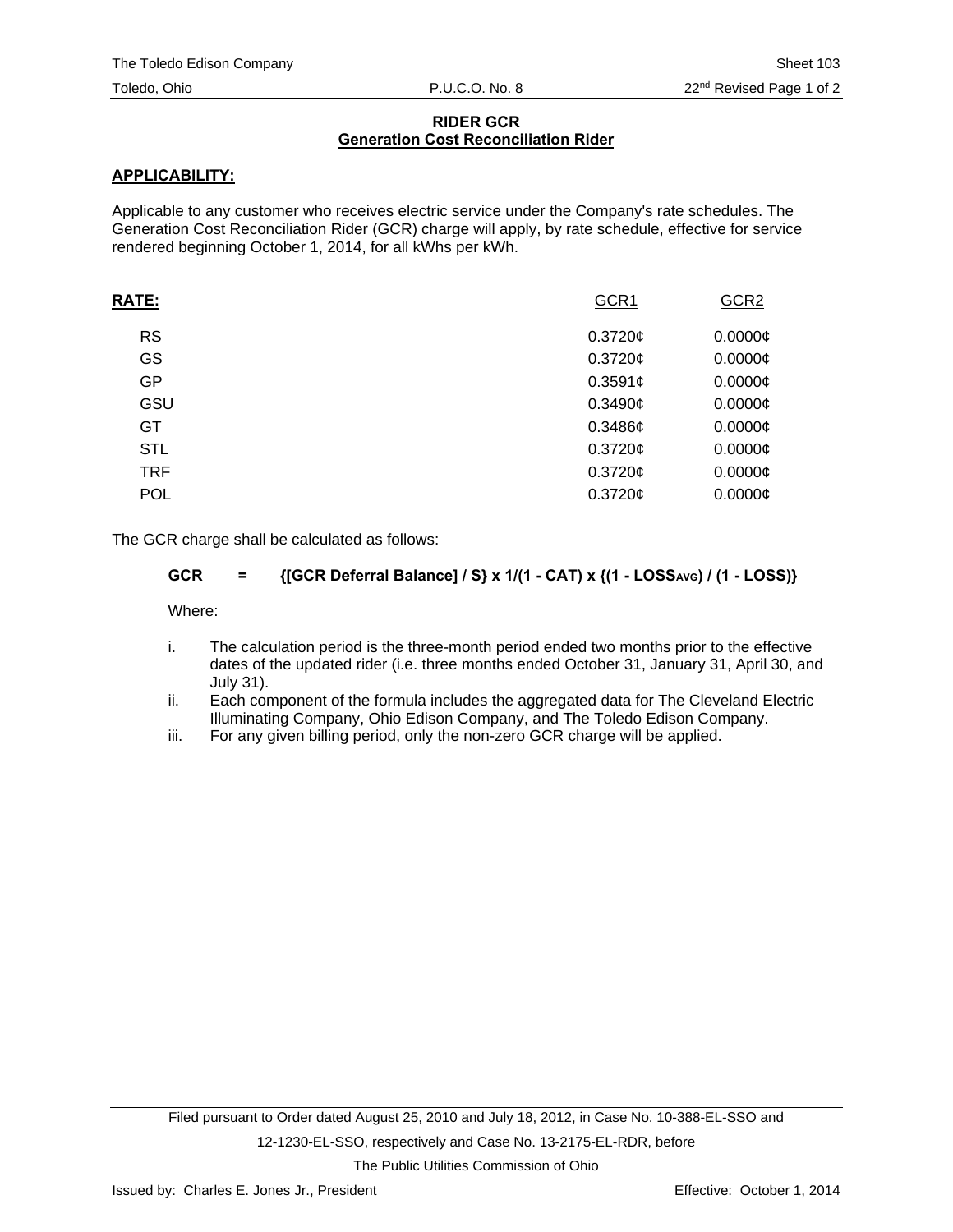#### **RIDER PUR PIPP Uncollectible Rider**

## **APPLICABILITY:**

Applicable to any customer who receives electric service under the Company's rate schedules. The PIPP Uncollectible Rider (PUR) charge will apply, for all rate schedules, effective for service rendered beginning October 1, 2014, for all kWhs per kWh. This Rider is not avoidable for customers during the period the customer takes electric generation service from a certified supplier. This Rider recovers uncollectible expense associated with PIPP customers to the extent such expense is incurred by the Company and is not recovered elsewhere.

## **RATE:**

PUR charge 0.0069¢

## **RIDER UPDATES:**

The charges contained in this Rider shall be updated and reconciled on a quarterly basis. No later than December 1st, March 1st, June 1st and September 1st of each year, the Company shall file with the PUCO a request for approval of the rider charges which, unless otherwise ordered by the PUCO, shall become effective on a service rendered basis on January 1st, April 1st, July 1st and October 1st of each year.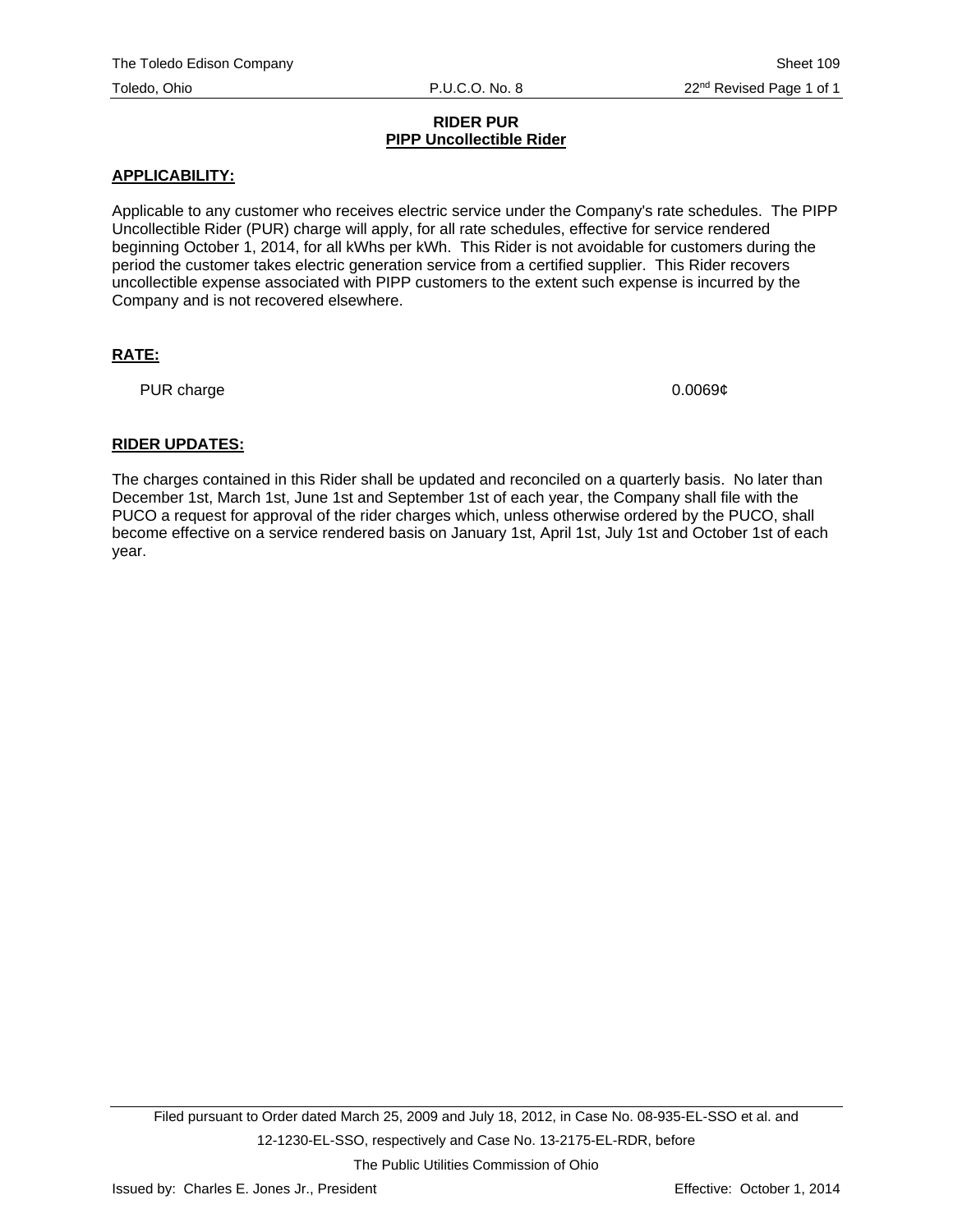#### **RIDER NDU Non-Distribution Uncollectible Rider**

### **APPLICABILITY:**

Applicable to any customer who receives electric service under the Company's rate schedules. The Non-Distribution Uncollectible Rider (NDU) charge / (credit) will apply, for all rate schedules, effective for service rendered beginning October 1, 2014, for all kWhs per kWh. This Rider is not applied to customers during the period the customer takes electric generation service from a certified supplier.

## **RATE:**

NDU charge / (credit) 0.0872¢

#### **RIDER UPDATES:**

The charges / credits contained in this Rider shall be updated and reconciled on a quarterly basis. No later than December 1st, March 1st, June 1st and September 1st of each year, the Company shall file with the PUCO a request for approval of the rider charges / credits which, unless otherwise ordered by the PUCO, shall become effective on a service rendered basis on January 1st, April 1st, July 1st and October 1st of each year.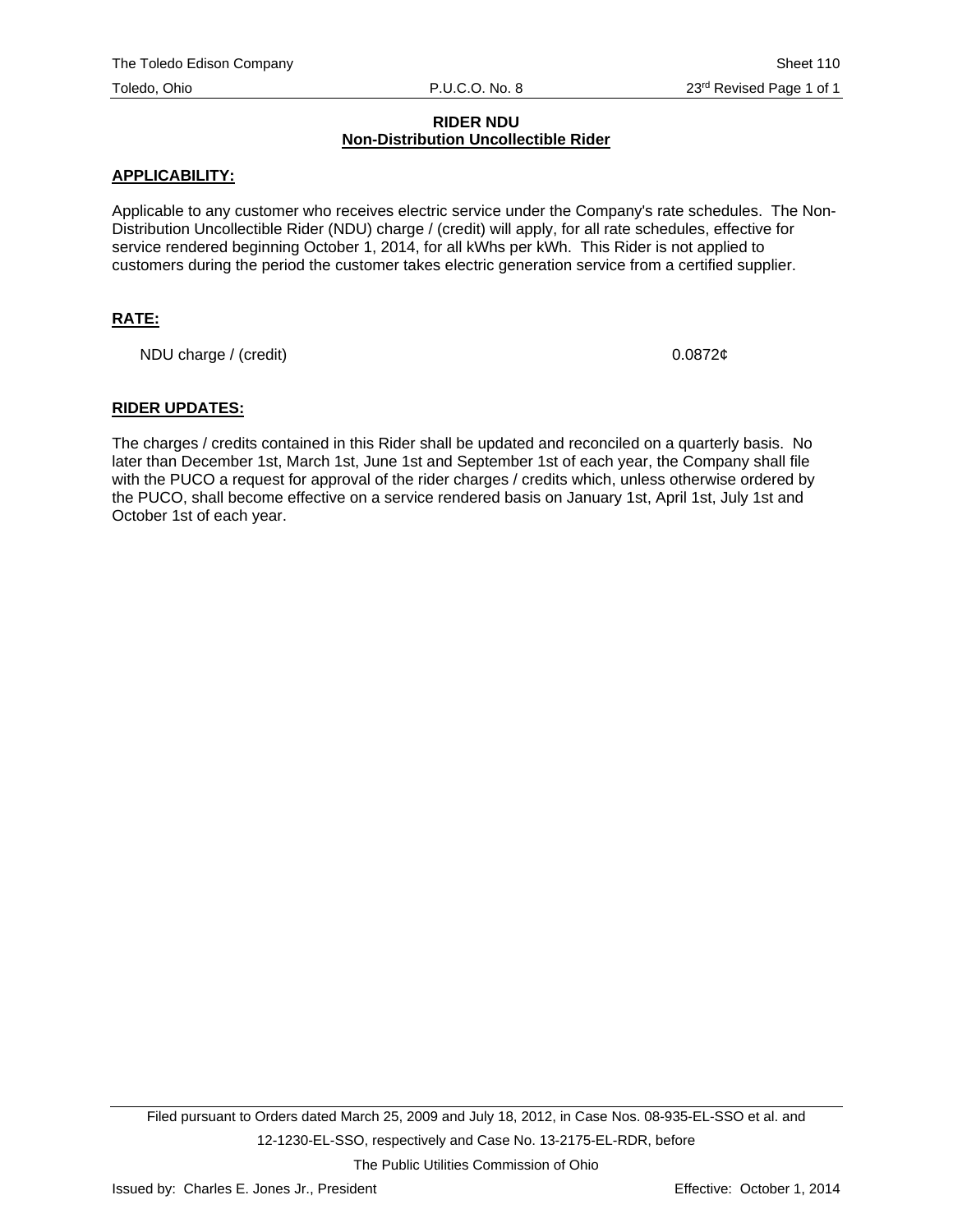## **c. Non Residential Credit Provision**

## **APPLICABILITY:**

Applicable to any customer taking General Service - Transmission (GT), Street Lighting (STL), Traffic Lighting (TRF), and Private Outdoor Lighting (POL) service under the Company's rate schedules. This Non-Residential Credit Provision is not applied during the period a customer takes electric generation service from a certified supplier.

## **RATE:**

The following credits will apply, by rate schedule, effective for service rendered beginning October 1, 2014, for all kWhs, per kWh:

| GT         | $(0.0000)$ ¢ |
|------------|--------------|
| STL        | $(0.0000)$ ¢ |
| TRF.       | $(0.7235)$ ¢ |
| <b>POL</b> | $(0.0000)$ ¢ |

## **d. General Service - Transmission (Rate GT) Provision**

## **APPLICABILITY:**

Applicable to any customer taking service under the Company's General Service – Transmission (Rate GT). This provision is not avoidable for customers who take electric generation service from a certified supplier.

## **RATE:**

The following charge will apply, effective for service rendered beginning June 1, 2009:

GT (per kVA of billing demand)  $$8.000$ 

The following credit will apply, effective for service rendered beginning October 1, 2014:

 $GT$  (all kWhs, per kWh) (1.7706) $\phi$ 

## **ADDITIONAL PROVISION:**

The charges provided for by Section (d) of this Rider shall be applied to the greater of (i) the measured monthly on-peak demand, or (ii) 25% of the measured monthly off-peak demand. Monthly on-peak demand is defined as the highest thirty (30) minute integrated kVA between the hours of 6:00 a.m. to 10:00 p.m. EST (equivalent to 7:00 a.m. to 11:00 p.m. EDT), Monday through Friday, excluding holidays. Holidays are defined as New Year's Day, Memorial Day, Independence Day, Labor Day, Thanksgiving Day, and Christmas Day. Monthly off-peak demand is defined as the highest thirty (30) minute integrated kVA for all other hours. This provision of Rider EDR is reconciled within this subpart (d) quarterly and is revenue neutral to the Companies.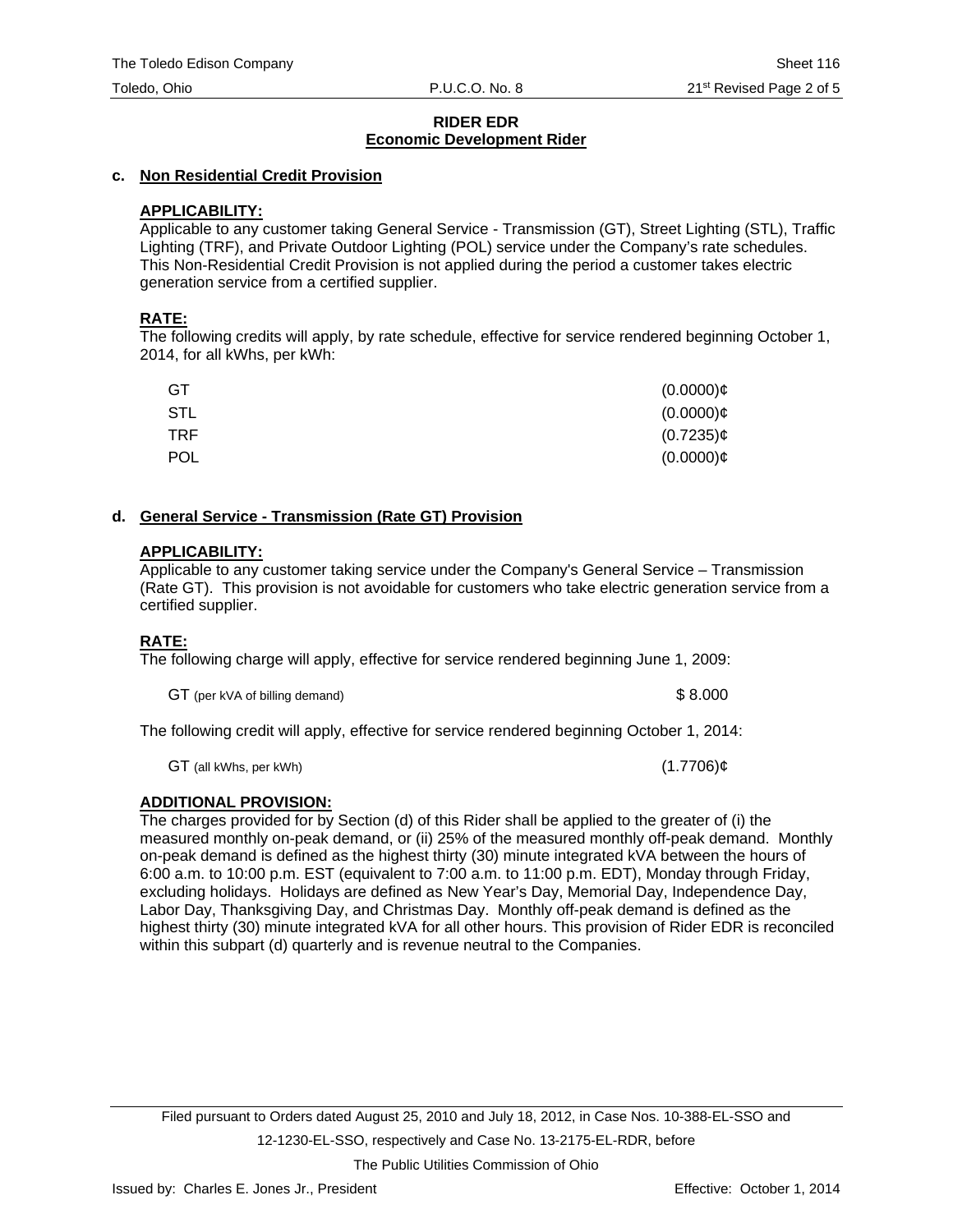### **e. Standard Charge Provision**

## **APPLICABILITY:**

Applicable to any customer that takes electric service under the Company's rate schedules. This Standard Charge Provision is not avoidable for customers who take electric generation service from a certified supplier.

#### **PURPOSE:**

The charges provided for by Section (e) of this Rider recover the difference in revenues resulting from the application of rates in the otherwise applicable rate schedule, and the application of credits in sections (a), (b), (c), and (f), of this Rider.

## **RATE:**

The following charges will apply, by rate schedule for all kWhs per kWh:

| GS | $0.0871$ ¢ |
|----|------------|
| GP | $0.3797$ ¢ |

## **f. School Credit Provision**

#### **APPLICABILITY:**

Applicable to any public school district building that either: 1) was served under the Company's Energy for Education II program on December 31, 2008, or 2) is a new public school district building in a school district served under the Company's Energy for Education II program on December 31, 2008 of which fifty-percent (50%) or more of the total square footage of such building is used for classroom-related purposes including any such building that is a mobile unit or temporary structure. This School Credit Provision is not applied to customers during the period the customer takes electric generation service from a certified supplier.

## **RATE:**

All applicable charges specified in Company's Generation Service Rider (GEN) for General Service - Secondary ("Rate GS"), General Service Primary ("GP"), or General Service - Subtransmission ("GSU") rates, shall be reduced by 8.693 percent.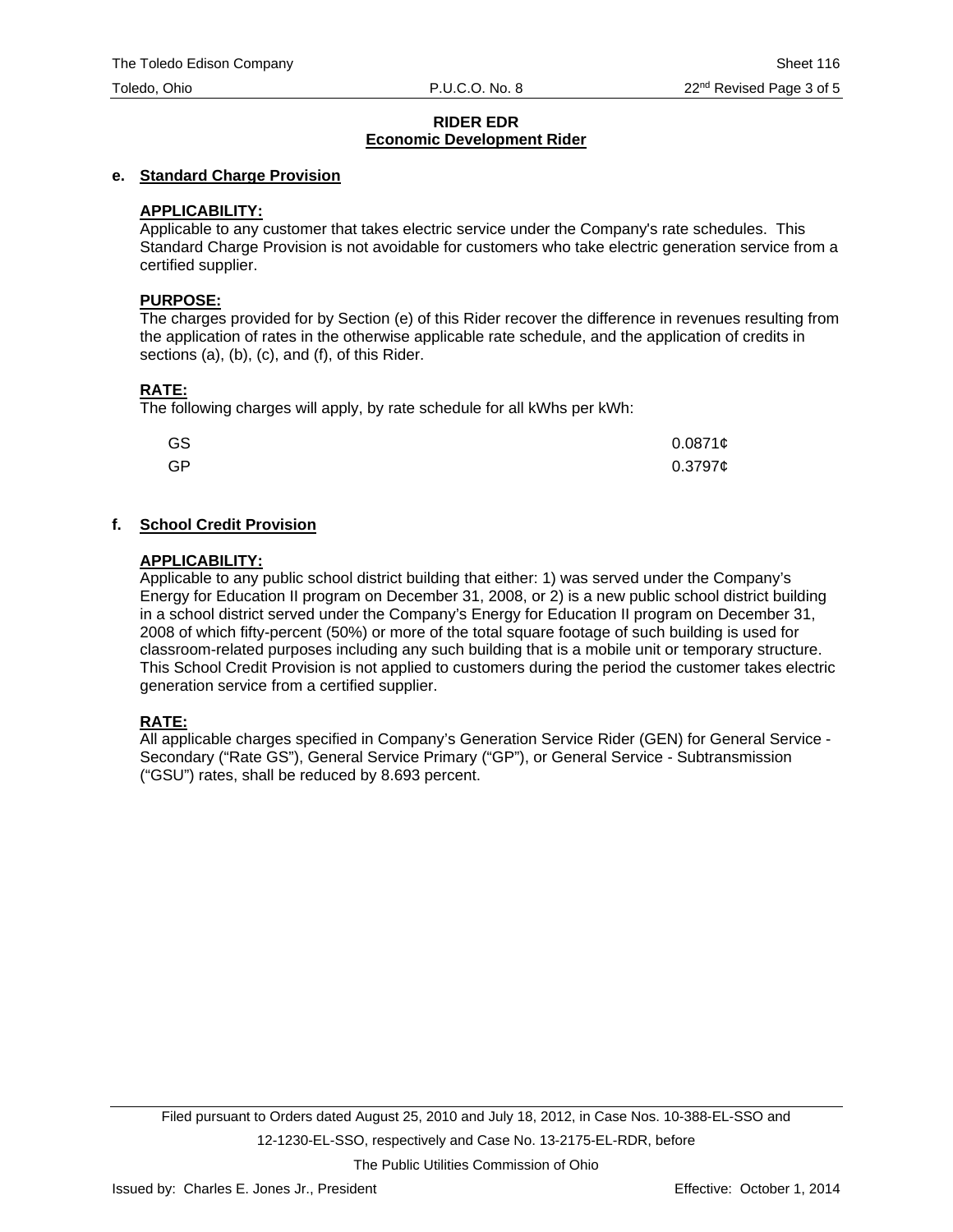### **g. Infrastructure Improvement Provision**

## **APPLICABILITY:**

Applicable to any customer that takes electric service under the Company's rate schedules with the exception of Street Lighting (STL), Traffic Lighting (TRF), and Private Outdoor Lighting (POL). This Infrastructure Improvement Provision is not avoidable for customers who take electric generation service from a certified supplier. Charges will be allocated in the same manner as the revenue was allocated in the Company's last distribution rate case, with the exception that no charges are allocated to the Street Lighting (STL), Traffic Lighting (TRF) and Private Outdoor Lighting (POL) schedules.

## **PURPOSE:**

The charges provided for by Section (g) of this Rider recover costs associated with certain economic expansion and new employment in Ohio.

## **RATE:**

The following charges will apply, by rate schedule for all kWhs per kWh:

| <b>RS</b> | 0.0478c             |
|-----------|---------------------|
| GS        | 0.03276             |
| <b>GP</b> | 0.0120¢             |
| GSU       | 0.0048 <sub>¢</sub> |
| GT        | 0.0015c             |

## **h. Automaker Credit Provision**

## **APPLICABILITY:**

Applicable to domestic automaker facilities with more than 45 million kilowatt-hours of consumption for the 12 monthly billing periods ended December 31, 2009 at a single site. This Automaker Credit Provision is available for customers who take electric generation service from a certified supplier.

## **RATE:**

All credits included in Section (h) of this Rider are applied only to usage that exceeds the average of the customer's twelve (12) billing periods ended December 31, 2009 ("Baseline Usage").

| First 20 percent of kWh's over Baseline Usage, per kWh | $(1.0000)$ ¢ |
|--------------------------------------------------------|--------------|
| All kWh's exceeding 20% over Baseline Usage, per kWh   | $(1.2000)$ ¢ |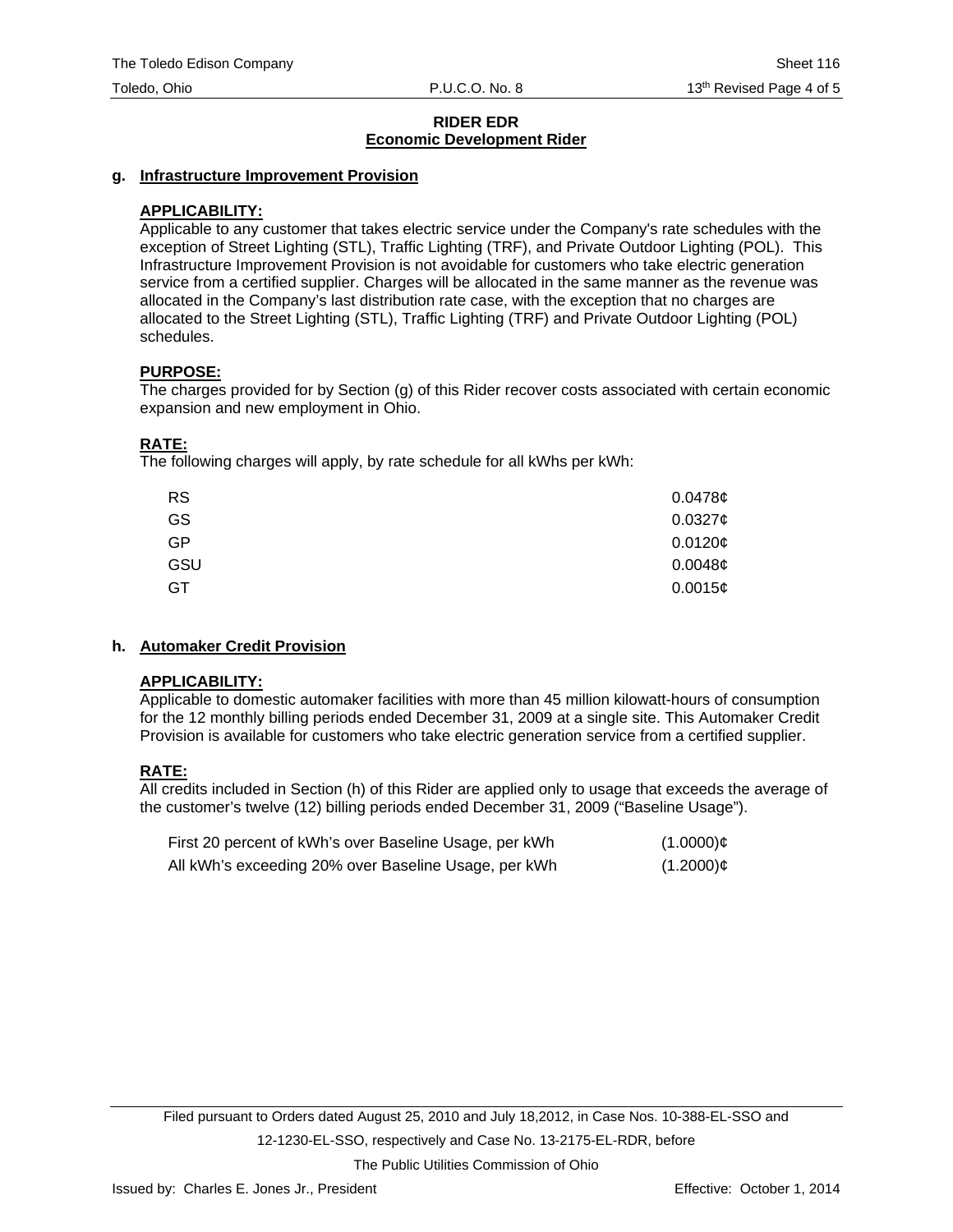#### **i. Automaker Charge Provision**

#### **APPLICABILITY:**

Applicable to any customer that takes electric service under the Company's rate schedules with the exception of General Service - Transmission (GT), Street Lighting (STL), Traffic Lighting (TRF), and Private Outdoor Lighting (POL). This Automaker Charge Provision is not avoidable for customers who take electric generation service from a certified supplier.

#### **PURPOSE:**

The charges provided for by Section (i) of this Rider recover costs associated with implementation of the Automaker Credit Provision.

#### **RATE:**

The following charge will apply effective for service rendered beginning October 1, 2014, for all kWhs per kWh:

Automaker Charge 0.0068¢

#### **RIDER UPDATES:**

The charges contained in this Rider shall be updated and reconciled on a quarterly basis. No later than December 1st, March 1st, June 1st and September 1st of each year, the Company will file with the PUCO a request for approval of the Rider charges which, unless otherwise ordered by the PUCO, shall become effective on a service rendered basis on January 1st, April 1st, July 1st and October 1st of each year, beginning October 1, 2011. After May 31, 2016, all provisions of this Rider, except for the Infrastructure Improvement Provision - Section (g), shall be used for reconciliation purposes only.